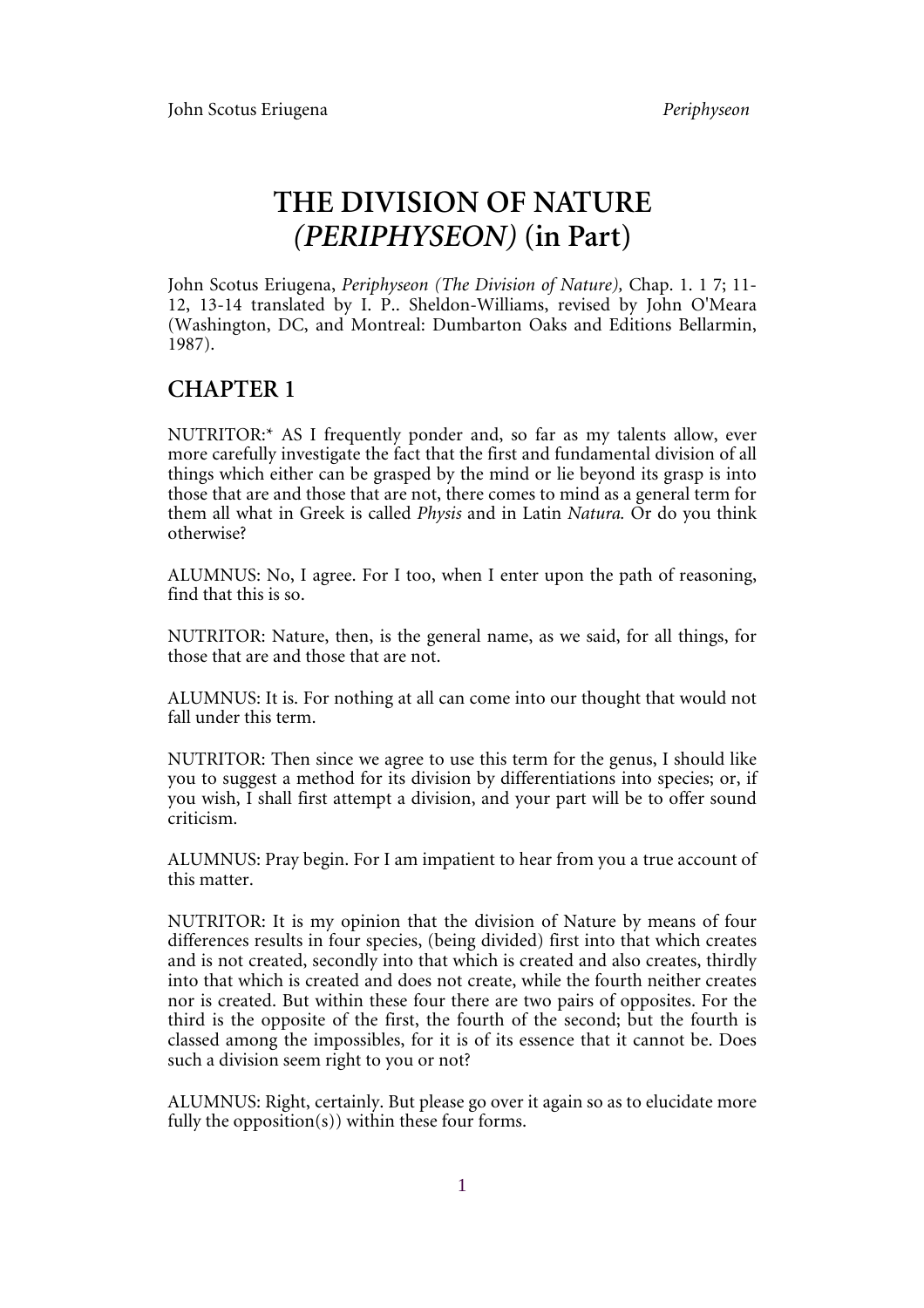NUTRITOR: I am sure you see the opposition of the third species to the firstfor the first creates and is not created; it therefore has as its contrary that [which is created and does not create-and of the second to the fourth, for the second both is created and creates; it therefore has as its contrary in all respects the fourth,] which neither creates nor is created.

ALUMNUS: I see (that) clearly. But I am much perplexed by the fourth species which you have introduced. For about the other three I should not presume to raise any question at all, because, as I think, the first is understood to be the Cause of all things that are and that are not, Who is God; the second to be the primordial causes; and the third those things that become manifest through coming into being in times and places. For this reason a more detailed discussion which shall take each species individually is required, as I think.

NUTRITOR: You are right to think so. But in what order we should pursue our path of reasoning, that is to say, which of the species of Nature we should take first, I leave it to you to decide.

ALUMNUS: It seems to me beyond question that before the others we should say of the first species whatever the light of minds has granted us to utter.

NUTRITOR: Let it be so. But first I think a few words should be said about the first and fundamental [division]-as we called it-of all things into the things that are and the things that are not.

ALUMNUS: It would be correct and wise to do so. For I see no other beginning from which reasoning ought to start, and this not only because this difference is the first of all, but because both in appearance and in fact it is more obscure than the others.

NUTRITOR: This basic difference, then, which separates all things requires for itself five modes of interpretation:

1. Of these modes the first seems to be that by means of which reason convinces us that all things which fall within the perception of bodily sense or (within the grasp of) intelligence are truly and reasonably said to be, but that those which because of the excellence of their nature elude not only all sense but also all intellect and reason rightly seem not to be-which are correctly understood only of God and matter and of the reasons and essences of all the things that are created by Him. And rightly so: for as Dionysius the Areopagite says, He is the Essence of all things Who alone truly is. "For," says he, "the being of all things is the Divinity Who is above Being." Gregory the Theologian too proves by many arguments that no substance or essence of any creature, whether visible or invisible, can be comprehended by the intellect or by reason as to what it is. For just as God as He is in Himself beyond every creature is comprehended by no intellect, so is He equally incomprehensible when considered in the innermost depths of the creature which was made by Him and which exists in Him; while whatsoever in every creature is either perceived by the bodily sense or contemplated by the intellect is merely some accident to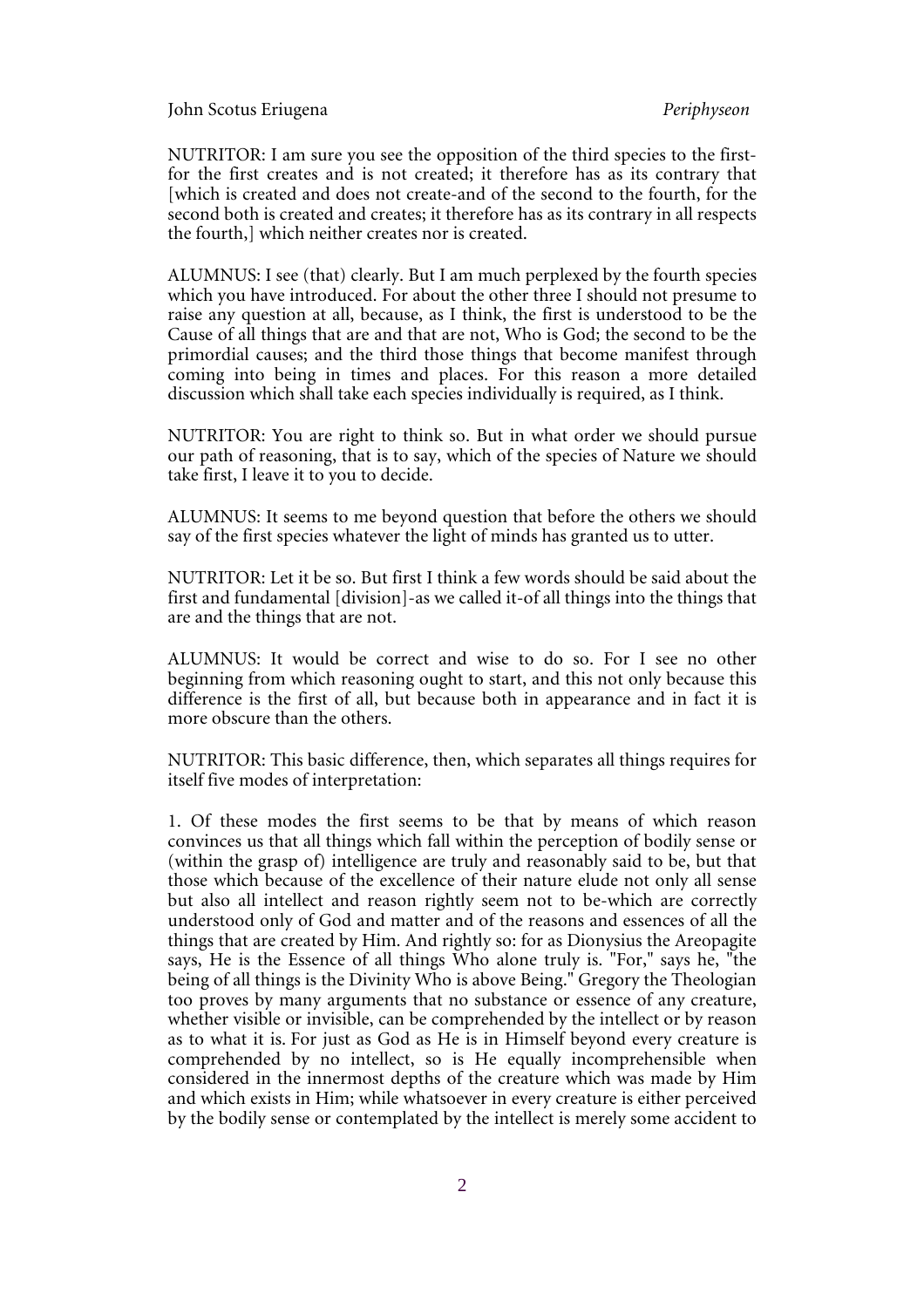each creature's essence which, as has been said, by itself is incomprehensible, but which, either by quality or by quantity or by form or by matter or by some difference or by place or by time, is known not as to what it is but as to that it is.

That, then, is the first and fundamental mode [of division] of those things of which it is said that they are and those (of which it is said) that they are not. For what somehow appears to be (a mode of division) based upon privations of substances and accidents should certainly not be admitted, in my opinion. For how can that which absolutely is not, and cannot be, and which does not surpass the intellect because of the pre-eminence of its existence, be included in the division of things? [-unless perhaps someone should say that the absences and privations of things that exist are themselves not altogether nothing, but are implied by some strange natural virtue of those things of which they are the privations and absences and oppositions, so as to have some kind of existence.]

II. Let then the second mode of being and not being be that which is seen in the orders and *differences* of created natures, which, beginning from the intellectual power, which is the highest and is constituted nearest to God, descends to the furthermost (degree) of the rational [and irrational] creature, or, to speak more plainly, from the most exalted angel to the furthermost element of the rational [and irrational] soul [-I mean the nutritive and growthgiving life-principle, which is the least part of the soul in the general acceptance of the term because it nourishes the body and makes it grow]. Here, by a wonderful mode of understanding, each order, including the last at the lower end [which is that of bodies and in which the whole division comes to an end], can be said to be and not to be. For an affirmation concerning the lower (order) is a negation concerning the higher, and so too a negation concerning the lower (order) is an affirmation concerning the higher [and similarly an affirmation concerning the higher (order) is a negation concerning the lower, while a negation concerning the higher (order) will be an affirmation concerning the lower]. Thus, the affirmation of "man" (I mean, man while still in his mortal state) is the negation of "angel," while the negation of "man" is the affirmation of "angel" [and vice versa]. For if man is a rational, mortal, risible animal, then an angel is certainly neither a rational animal nor mortal nor risible: likewise, if an angel is an essential intellectual motion about God and the causes of things, then man is certainly not an essential intellectual motion about God and the causes of things. And the same rule is found to apply in all the celestial essences until one reaches the highest order of all. This, however, terminates [in] the highest negation [upward]; for its negation confirms the existence of no higher creature. Now, there are three orders which they call "of equal rank": the first of these are the Cherubim, Seraphim, and Thrones; the second, the Virtues, Powers, and Dominations; the third, the Principalities, Archangels, and Angels. Downwards, on the other hand, the last (order) merely [denies or confirms the one above it, because it has nothing below it which it might either take away or establish] since it is preceded by all the orders higher than itself but precedes none that is lower than itself.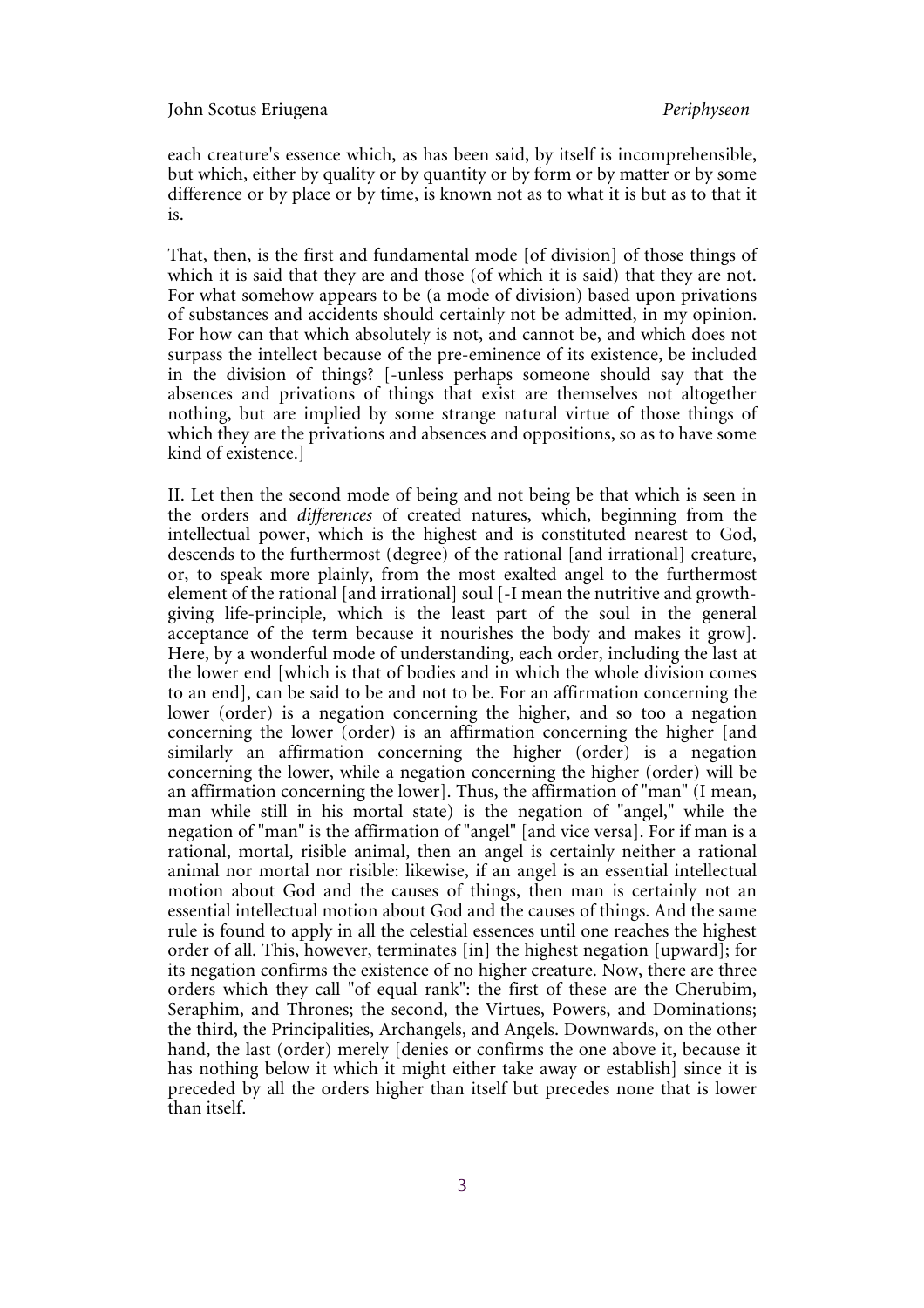*It is also on these grounds* that every order of rational or intellectual creatures is said to be and not to be: it is in so far as it is known by the orders above it and by itself; but it is not in so far as it does not permit itself to be comprehended by the orders that are below it.

III. The third mode can suitably be seen in those things of which the visible plenitude of this world is made up, and in their causes in the most secret folds of nature, which precede them. For whatsoever of these causes through generation is known as to matter and form, as to times and places, is by a certain human convention said to be, while whatsoever is still held in those folds of nature and is not manifest as to form or matter, place or time, and the other accidents, by the same convention referred to is said not to be. Clear examples of this mode are provided over a wide range (of experience), and especially in human nature. Thus, since God in that first and one man whom He made in His image established all men at the same time, yet did not bring them all at the same time into this visible world, but brings the nature which He considers all at one time into visible essence at certain times and places according to a certain sequence which He Himself knows: those who already [are becoming, or] have become visibly manifest in the world are said to be, while those who are as yet hidden, though destined to be, are said not to be. Between the first and third (mode) there is this difference: the first (is found) generically in all things which at the same time and once for all have been made in (their) causes and effects; the *third* specifically in those which partly are still hidden in their causes, partly are manifest in (their) effects, of which in particular the fabric of this world is woven. To this mode belongs the reasoning which considers the potentiality of seeds, whether in animals or in trees or in plants. For during the time when the potentiality of the seeds is latent in the recesses of nature, because it is not yet manifest it is said not to be; but when it has become manifest in the birth and growth of animals or of flowers or of the fruits of trees and plants it is said to be.

IV. The fourth mode is that which, not improbably according to the philosophers, declares that only those things which are contemplated by the intellect alone truly are, while those things which in generation, through the expansions or contractions of matter, and the intervals of places and motions of times are changed, brought together, or dissolved, are said not to be truly, as is the case with all bodies which can come into being and pass away.

V. The fifth mode is that which reason observes only in human nature, which, when through sin it renounced the honour of the divine image in which it was properly substantiated, deservedly lost its being and therefore is said not to be; but when, restored by the grace of the only-begotten Son of God, it is brought back to the former condition of its substance in which it was made after the image of God, it begins to be, and in him who has been made in the image of God begins to live. It is to this mode, it seems, that the Apostle's saying refers: "and He calls the things that are not as the things that are"; that is to say, those who in the first man were lost and had fallen into a kind of non-subsistence God the Father calls through faith [in His Son] to be as those who are already reborn in Christ. But this too may also be understood of those whom God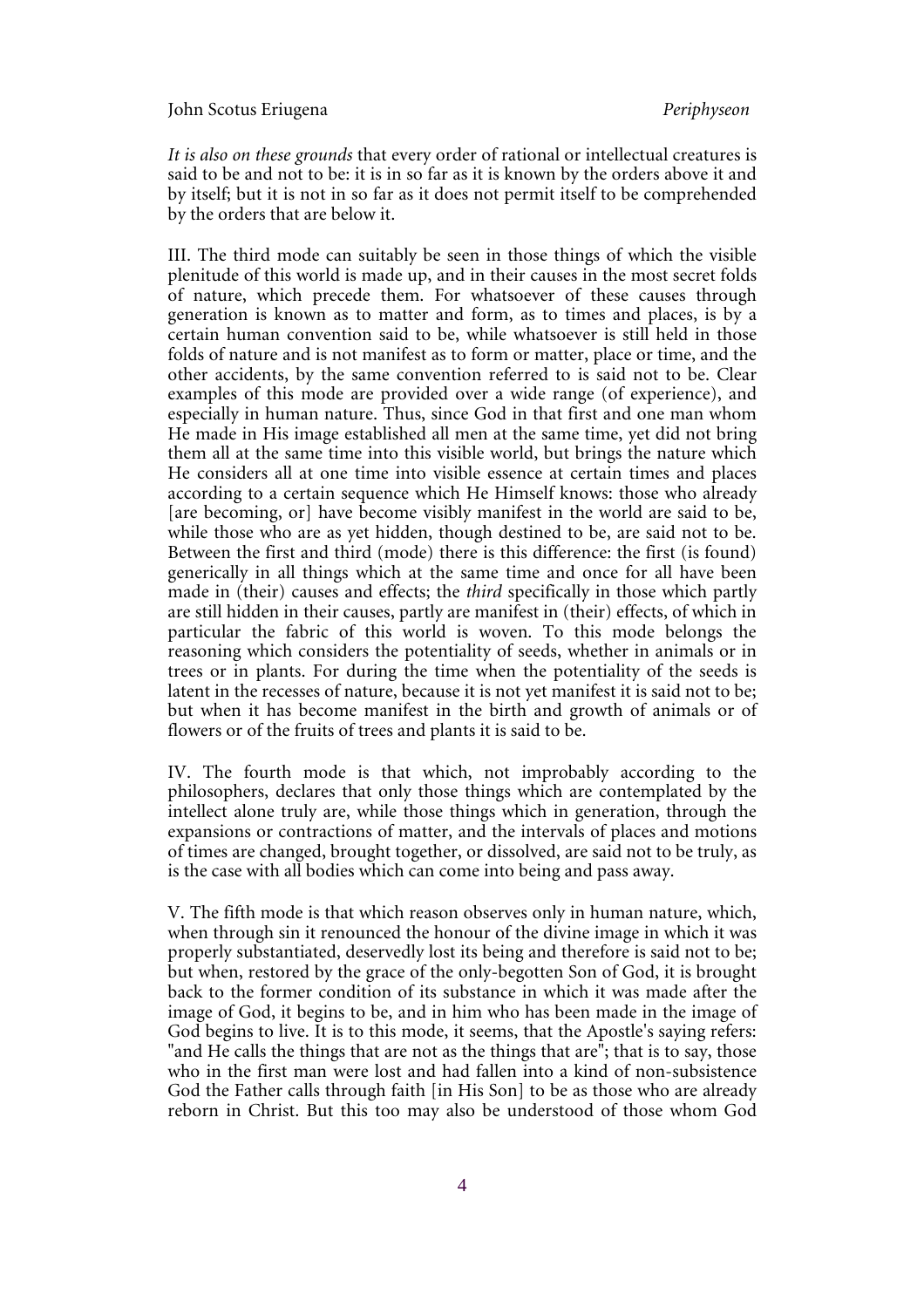daily calls forth from the secret folds of nature, in which they are considered not to be, to become visibly manifest in form and matter and in the other (conditions) in which hidden things are able to become manifest.

Although keener reasoning can discover some modes besides these, yet I think at the present (stage) enough has been said about these things, unless you disagree.

ALUMNUS: Quite plainly so . . .

NUTRTTOR: . . . And now, I think, we must return to the task we have set ourselves, namely to the division of Nature.

ALUMNUS: Certainly we must return to it: for in what is going to be said some sort of moderation must be observed if it is ever to come to a conclusion.

NUTRTTOR: Well, then: of the aforesaid divisions of Nature the first difference, as has seemed to us, is that which creates and is not created. And rightly so: for such a species of Nature is correctly predicated only of God, Who, since He alone creates all things, is understood to be *(anarxos),* that is, without beginning, because He alone is the principal Cause of all things which are made from Him and through Him, and therefore He is also the End of all things that are from Him, for it is He towards Whom all things strive. Therefore He is the Beginning, the Middle and the End: the Beginning because from Him are all things that participate in essence; the Middle, because in Him and through Him they subsist and move; the End, because it is towards Him that they move in seeking rest from their movement and the stability of their perfection.

ALUMNUS: I most firmly believe and, as far as I may, understand that only of the Divine Cause of all things is this rightly predicated; for it alone creates all things that are from it, and is not itself created by any cause which is superior (to itself) or precedes it. For it is the supreme and unique Cause of all things which take their existence from it and exist in it. But I would like [to know] your opinion about this. For I am not a little perplexed when I so often find in the books of the Holy Fathers who have attempted to treat of the Divine Nature that not only does it create all things that are, but itself also is created. *For, according to them, it makes and is made, [and] creates and is created. If,* then, this is the case, I do not find it easy to see how our reasoning may stand. For we say that it creates only, but is not created by anything.

NUTRTTOR: You have every reason for being perplexed. For I too am greatly puzzled by this, and I should like [to be able] to learn [by] your guidance how it can be that these (statements), which seem to contradict one another, are prevented from conflicting [with one another]; and how to approach this question according to right reason.

ALUMNUS: Please speak first yourself: for in such matters I look to you rather than to myself for an opinion, and for a lead in reasoning.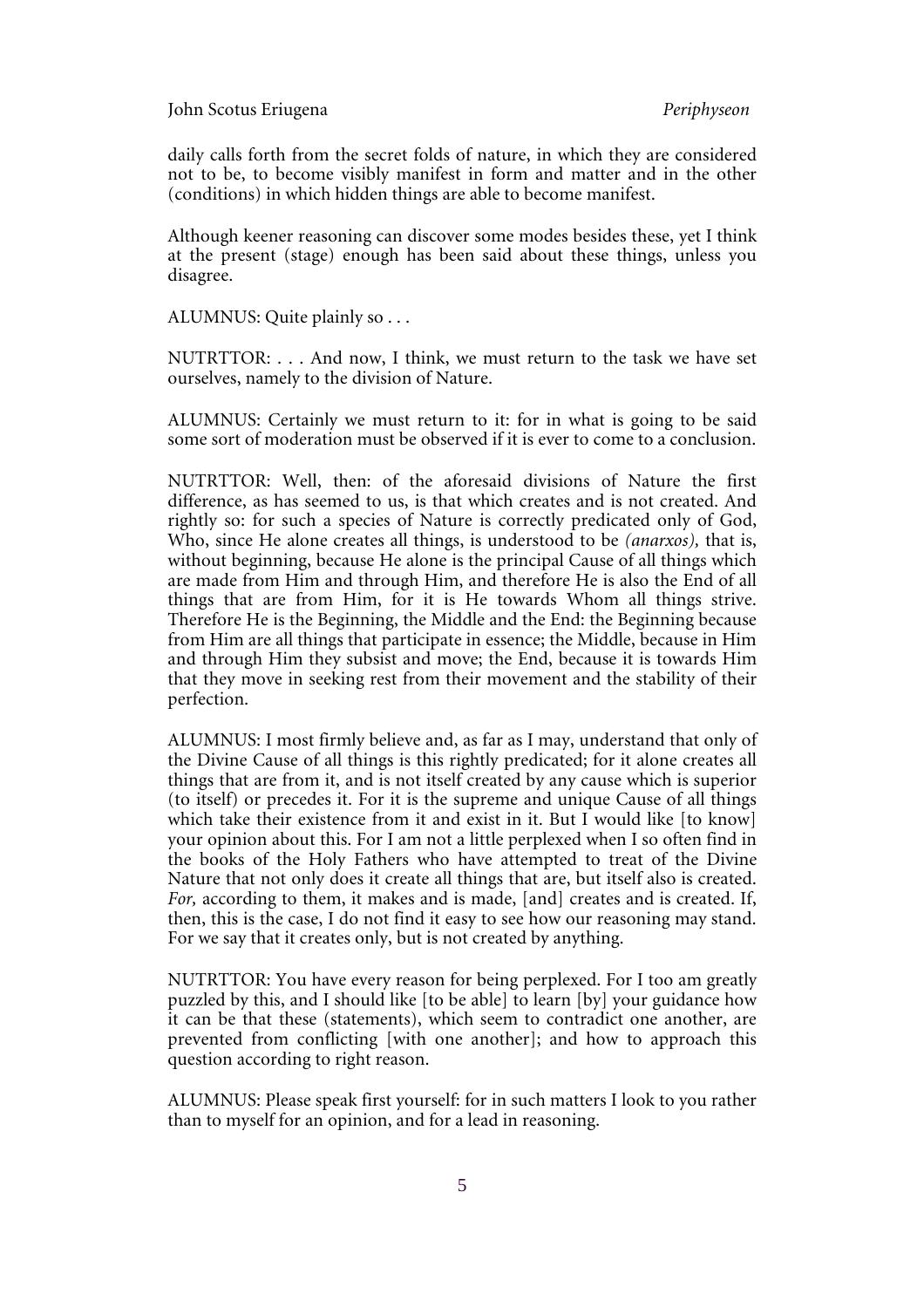NUTRITOR: First, then, I think we must consider that name which is so commonly used in Holy Scripture, that is, (the Name of) God. For although there are many names by which the Divine Nature is called, such as Goodness, Essence, Truth, and others of this kind, yet that is the name which most frequently occurs in Scripture.

ALUMNUS: It is certainly seen to be so.

NUTRITOR: Of this name [then] an etymology has been taken over from the Greeks: for either it is derived from the verb *(theoro),* that is, "I see"; or from the verb *(theo),* that is, "I run"; or-which is more likely [since] the meaning of both is [one and] the same-it is correctly *held* to be derived from both. For when it is *derived* from the verb *(theoro), (theos) is* interpreted to mean "He Who sees," for He sees in Himself all things that are [while] He looks upon nothing that is outside Himself because outside Him there is nothing. But when *(theos) is* derived from the verb *(theo)* it is correctly interpreted "He Who runs," for He runs *throughout all things* and never stays but by His running fills out all things, as it is written: "His Word runneth swiftly."

[And yet He is not moved at all. For of God] it is most truly said that He is motion at rest and rest in motion. For He is at rest unchangingly in Himself, never departing from the stability of His Nature; yet He sets Himself in motion through all things in order that those things which essentially subsist by Him may be. For by His motion all things are made. And thus there is one and the same meaning in the two interpretations of the same name, which is God. For in God to run through all things is not something other than to see all things, but as by His seeing so too by His running all things are made.

ALUMNUS: What has been said of the etymology of the name is sufficient and convincing. But I do not satisfactorily see whether He may move Who is everywhere, without Whom nothing can be, and beyond Whom nothing extends. For He is the place and the circumference of all things.

NUTRITOR: I did not say that God moves beyond Himself, but from Himself in Himself towards Himself. For it ought not to be believed that there is any motion in Him except that of His Will, by which He wills all things to be made; just as His rest [is understood] not as though He *comes to rest* after motion but as the immoveable determination of His same Will, by which He limits all things so that they remain in the immutable stability of their reasons. *For properly speaking there is in Him neither rest nor motion. For these two* are seen to be opposites one of the other. But right reason forbids us to suppose or understand that there are opposites in Him-especially as rest is, properly speaking, the end of motion, whereas God does not begin to move in order that He may attain to some end. Therefore these names, like many similar ones also, are transferred from the creature by a kind of divine metaphor to the Creator. Not without reason; for of all things that are at rest or in motion He is the Cause. For from Him they begin to run in order that they may be, since He is the Principle of them all; and [through Him] they are carried towards Him by their natural motion so that in Him they may rest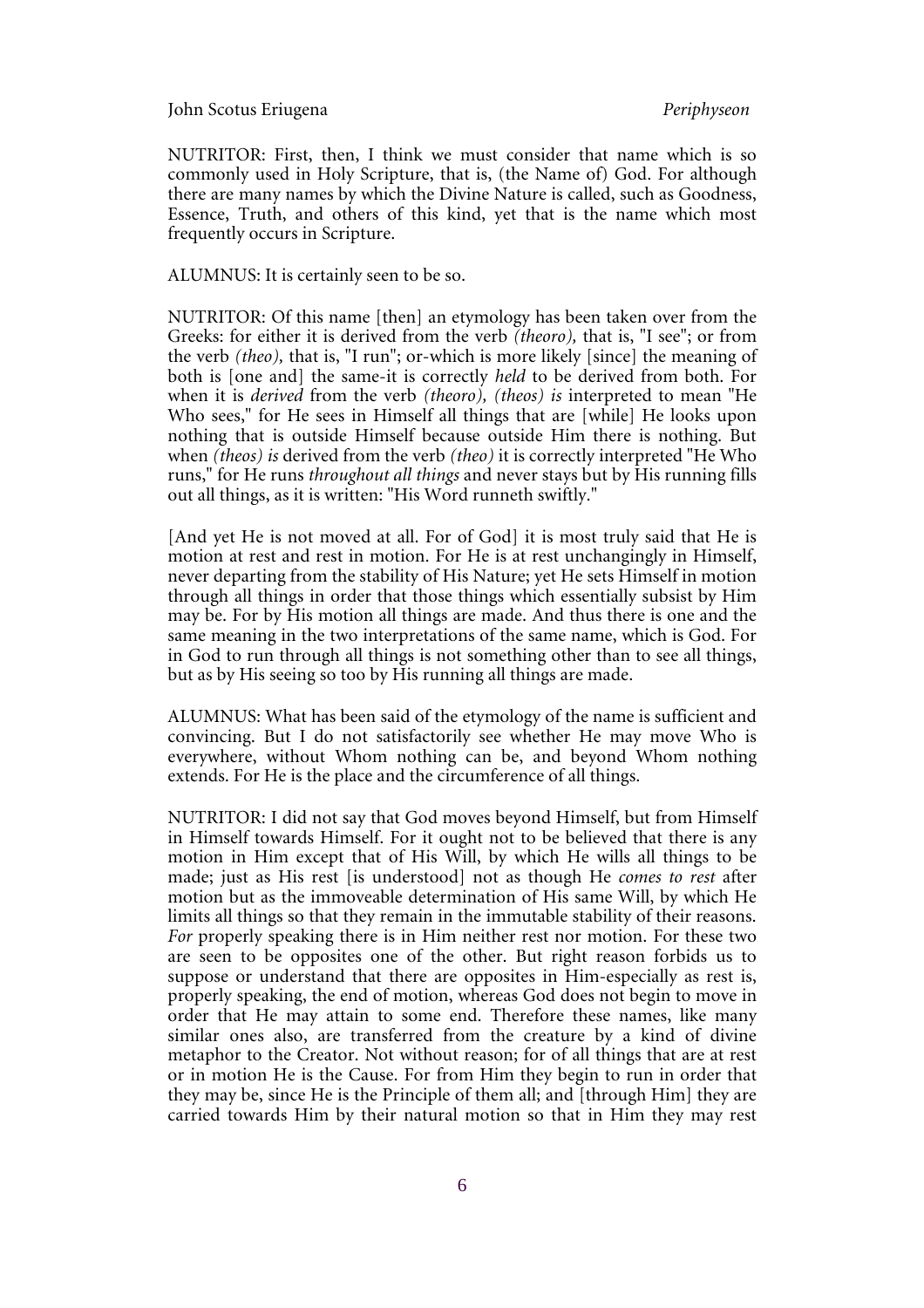immutably and eternally since He is the End and Rest of them all. For beyond Him there is nothing that they strive for since in Him they find the beginning and end of their motion. God, therefore, is called "He Who runs" not because He runs beyond Himself, Who is always immutably at rest in Himself, Who fills out all things; but because He makes all things run from a state of nonexistence into one of existence.

ALUMNUS: Return to the subject. For these things seem to be not unreasonably spoken.

NUTRITOR: Please tell me which subject you mean. For in trying to say something about intervening questions we commonly forget the main one.

ALUMNUS: Was not this the task we set ourselves: to try our best to find out on what grounds those who treat of the Divine Nature say that *the same*  (Nature) creates and is created? For that it creates all things no one of sound intellect is in doubt; but how it is said to be created is not, we thought, a question to be cursorily passed over.

NUTRITOR: Just so. But, as I think, in what has already been said considerable headway has been made towards the solution of this question. For we agreed that the motion of the Divine Nature is to be understood as nothing else but the purpose of the Divine Will to establish the things that are to be made. Therefore it is said that in all things the Divine Nature is being made, which is nothing else than the Divine Will. For in that Nature being is not different from willing, but willing and being are one and the same in the establishment of all things that are to be made. For example, one might say: this is the end to which the motion of the Divine Will is directed: that the things that are may be. Therefore it creates all things which it leads forth out of nothing so that they may be, from not-being into being; but it is (also) created because nothing except itself exists as an essence since itself is the essence of all things. For as there is nothing that is good by its nature, except (the divine nature) itself, but everything which is said to be good is so by participation in the One Supreme Good, so everything which is said to exist exists not in itself but by participation in the Nature which truly exists. Not only, therefore, as was mentioned earlier in our discussion, is the Divine Nature said to be made when in those who are reformed by faith and hope and charity and the other virtues the Word of God in a miraculous and ineffable manner is born-as the Apostle says, speaking of Christ, "Who from God is made in us wisdom and justification and sanctification and redemption"; but also, because that which is invisible in itself becomes manifest in all things that are, it is not inappropriately said to be made. For our intellect also, before it enters upon thought and memory, is not unreasonably said [not] to be. For in itself it is invisible and known only to God and ourselves; but when it enters upon thoughts and takes shape in certain phantasies it is not inappropriately said to come into being. For it does so in the memory when it receives certain forms [of things and sounds and colours and [other] sensibles]-for it had no form before it entered into the memory-; then it receives, as it were, a second formation when it takes the form of certain signs of [forms and] sounds-I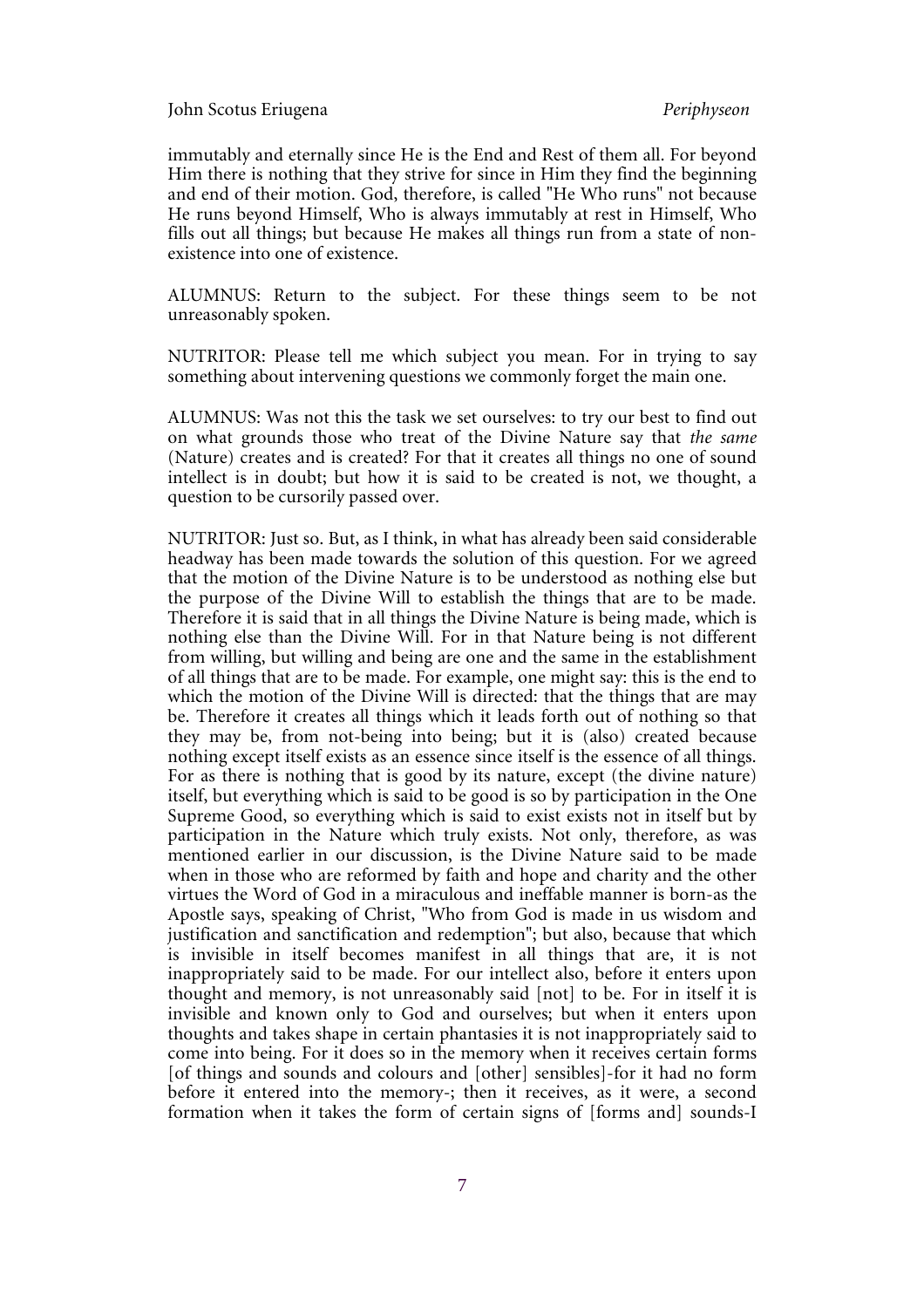mean the letters which are the signs of sounds, and the figures which are the signs of mathematical forms-or other perceptible indicators by which it can be communicated to the senses of *sentient beings.* By this analogy, far removed as it is from the Divine Nature, I think it can be shown all the same how that Nature, although it creates all things and cannot be created by anything, is in an admirable manner created in all things which take their being from it; so that, as the intelligence of the mind or its purpose or its intention or however this first and innermost motion of ours may be called, having, as we said, entered upon thought and received the forms of certain phantasies, and having then proceeded into the symbols of sounds or the signs of sensible motions, is not inappropriately said to become-for, being in itself without any sensible form, it becomes formed in fantasies-, so the Divine Essence which when it subsists by itself surpasses every intellect is correctly said to be created in those things which are made by itself and through itself and in itself [and for itself], so that in them either by the intellect, if they are only intelligible, or by the sense, if they are sensible, it comes to be known by those who investigate it in the right spirit.

ALUMNUS: Enough has been said about this, I think.

NUTRITOR: You observe well. Here too is something which I see should not be passed over without consideration, and therefore I should like you to tell me whether you understand that anything opposed to God or conceived alongside of Him exists. By "opposed" I mean either deprived of Him or contrary to Him or related to Him or absent from Him; while by "conceived alongside of Him" I mean something that is understood to exist eternally with Him without being of the same essence with him.

ALUMNUS: I see clearly what you mean. And therefore I should not dare to say that there is either anything that is opposed to Him or anything understood in association with Him which is *(heterousion),* that is, which is of another essence than what He is. For opposites by relation are always so opposed to one another that they both begin to be at the same time and cease to be at the same time, whether they are of the same nature, like single to double or 2/3 to 3/2, or of different natures, like light and darkness, or in respect of privation, like death and life, sound and silence. For these are correctly thought to belong to the things which are subject to coming into being and passing away. For those things which are in discord with one another cannot be eternal. For if they were eternal they would not be in discord with one another, since eternity is always like what it is and ever eternally subsists in itself as a single and indivisible unity. For it is the one beginning of all things, and their one end, in no way at discord with itself. For the same reason I do not know of anyone who would be so bold as to affirm that anything is co-eternal with God which is not co-essential with Him. For if such a thing can be conceived or discovered it necessarily follows that there is not one Principle of all things, but two [or more], widely differing from each other-which right reason invariably rejects without any hesitation: for from the One all things take their being; from two [or more], nothing.